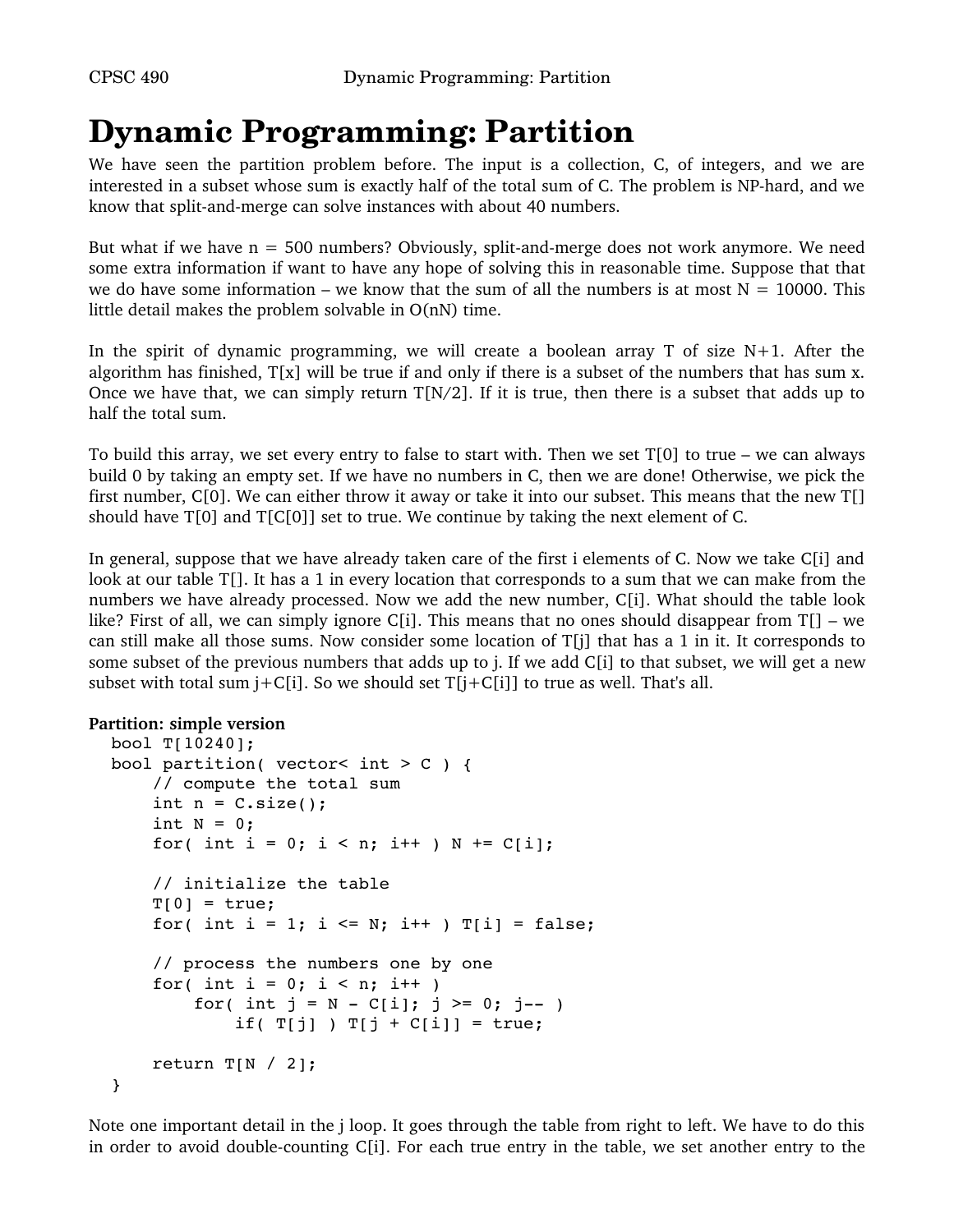right of it to true. We wouldn't want to stumble across that new entry and process it again in the same loop – that would correspond to adding C[i] to the subset twice.

We can optimize this code quite a bit. First of all, it doesn't really make sense to scan the whole table every time. All we care about is finding all the true entries. At the beginning, only the 0th entry is true. If we keep the location of the rightmost true entry in a variable, we can always start at that spot and go left instead of starting at the right end of the table. To take full advantage of this, we can also sort C[] first. That way, the rightmost true entry will move to the right as slowly as possible. Finally, we don't really care about what happens in the right half of the table (after  $T[N/2]$ ) because if  $T[x]$  is true, then  $T[N-x]$  must also be true eventually – it corresponds to the complement of the subset that gave us x. Here is the optimized version.

#### **Partition: optimized version**

```
bool T[10240];
bool partition( vector< int > C ) {
        // compute the total sum and sort C
    int n = C.size();
    int N = 0;
    for( int i = 0; i < n; i++ ) N += C[i];
    sort( C.begin(), C.end() );
        // initialize the table
    T[0] = true;for( int i = 1; i <= N; i++ ) T[i] = false;
    int R = 0; // rightmost true entry
        // process the numbers one by one
    for( int i = 0; i < n; i++ ) {
        for( int j = R; j \ge 0; j = -1)
            if(T[j]) T[j + C[i]] = true;R = min(M / 2, R + C[i]);
        }
    return T[N / 2];
}
```
After the optimizations, the running time is still  $O(nN)$ , but we have avoided doing a lot of useless work.

# **Dealing with Unlimited Copies**

What if we make the j loop run left to right? What will happen in this case? Suppose we are looking at C[i] and T[j] is true. Then we will set  $T[i+C[i]]$  to true as well. And then we will set *T* [ $i+2*C[i]$ ], *T* [ $i+3*C[i]$ ], etc. In essence, we are allowed to use as many copies of C[i] as we want.

Suppose that you have an unlimited supply of various coins (pennies, nickels, dimes, quarters, loonies and toonies). They have the corresponding values of 1, 5, 10, 25, 100 and 200 cents each. How many ways can you make change for \$5?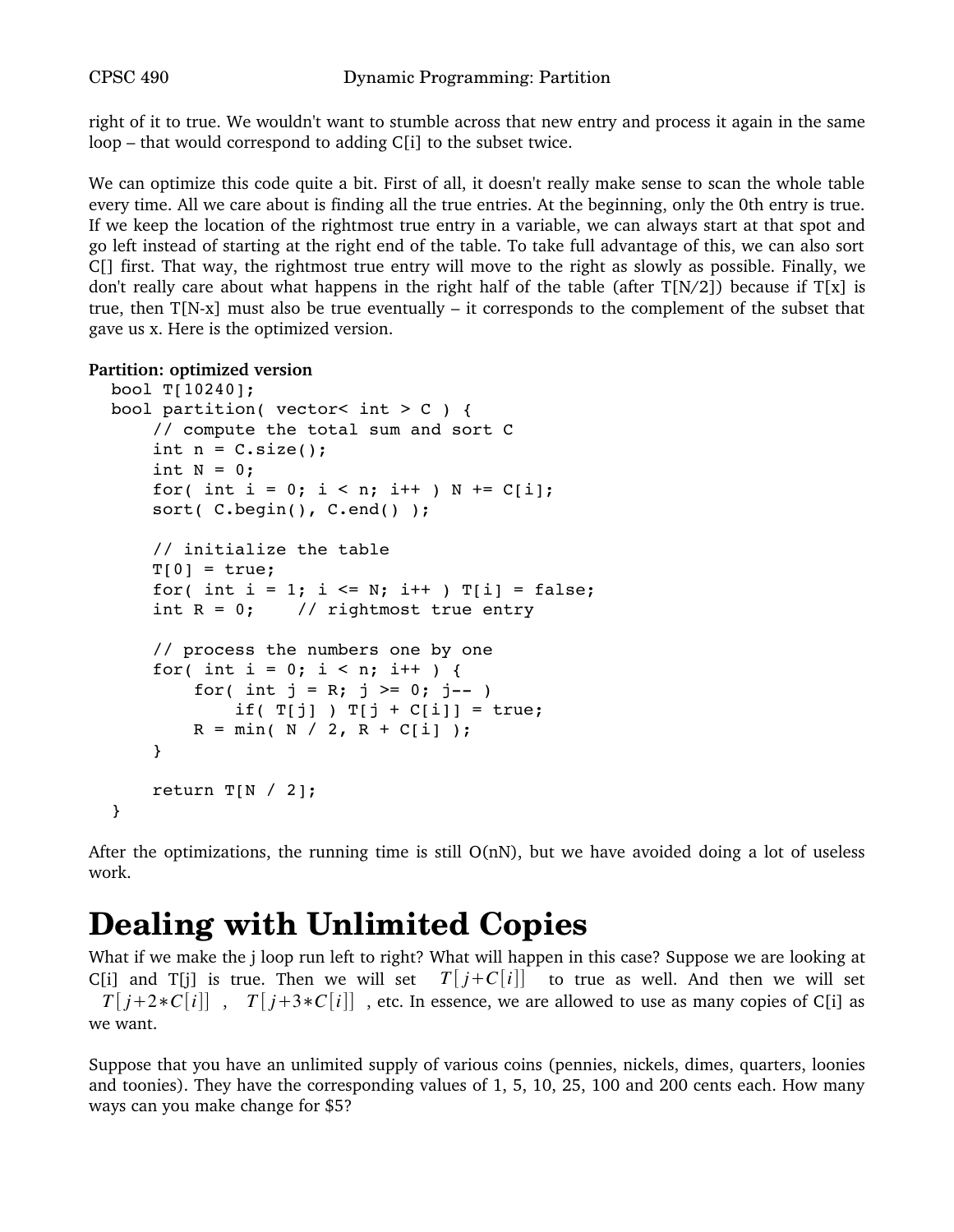Here we are interested in the number of ways of making a set that sums to 500 cents. The idea is exactly the same. Only this time, our DP table is not boolean. Instead, it will store in  $T[x]$  the number of ways we can make change for x cents. We will start off by setting everything to 0, except of T[0], which is 1. Then we will proceed like before, only this time for each C[i], we will say the following. We can either ignore C[i], or we can add C[i] to x. If before we had  $T[x]$  ways of making change for x, then now will will have  $T[x]$  new ways of making change for  $x + C[i]$ .

```
Coin changer
```

```
int T[10240];
int coins( vector< int > C, int N ) {
        // initialize the table
    T[0] = 1;for( int i = 1; i <= N; i++ ) T[i] = 0;
        // process the numbers one by one
    for( int i = 0; i < n; i++ )
        for( int j = 0; j + C[i] \le N; j^{++})
            T[j + C[i]] += T[j];    return T[N];
}
```
The function returns the number of ways of making change for N cents, given the values of the coins that we have. Note that our optimizations do not help anymore.

### **Partition with Duplicate Elements**

What if our collection of integers looks like this:  $(C_1, C_1, C_1, C_2, C_3, C_3, C_3, C_4, C_4, ...)$  ? If we have a lot of duplicate integers, we can avoid scanning the whole table once for each copy. Suppose that we have  $D[1]$  coins with value C[1], D[2] coins with value C[2], etc. There are n different coins. Then we can still have our algorithm run in  $O(nN)$  time if we use a little trick.

Once again, we have to scan the table right-to-left for each  $C[i]$ , but this time, whenever we see a 1, we will go to the right and set D[i] locations to 1. In this coin problem, we are looking for a subset of the coins that make up half the total value. The following function will tell you whether such a partition is possible.

### **Partition with duplicates**

```
bool T[10240];
bool partition( vector< int > C, vector< int > D ) {
        // compute the total sum (value)
    int n = C.size();
    int N = 0;
    for( int i = 0; i < n; i++ ) N += C[i] * D[i];    // initialize the table
    T[0] = true;for( int i = 1; i <= N; i++ ) T[i] = false;
    int R = 0; // rightmost true entry
```